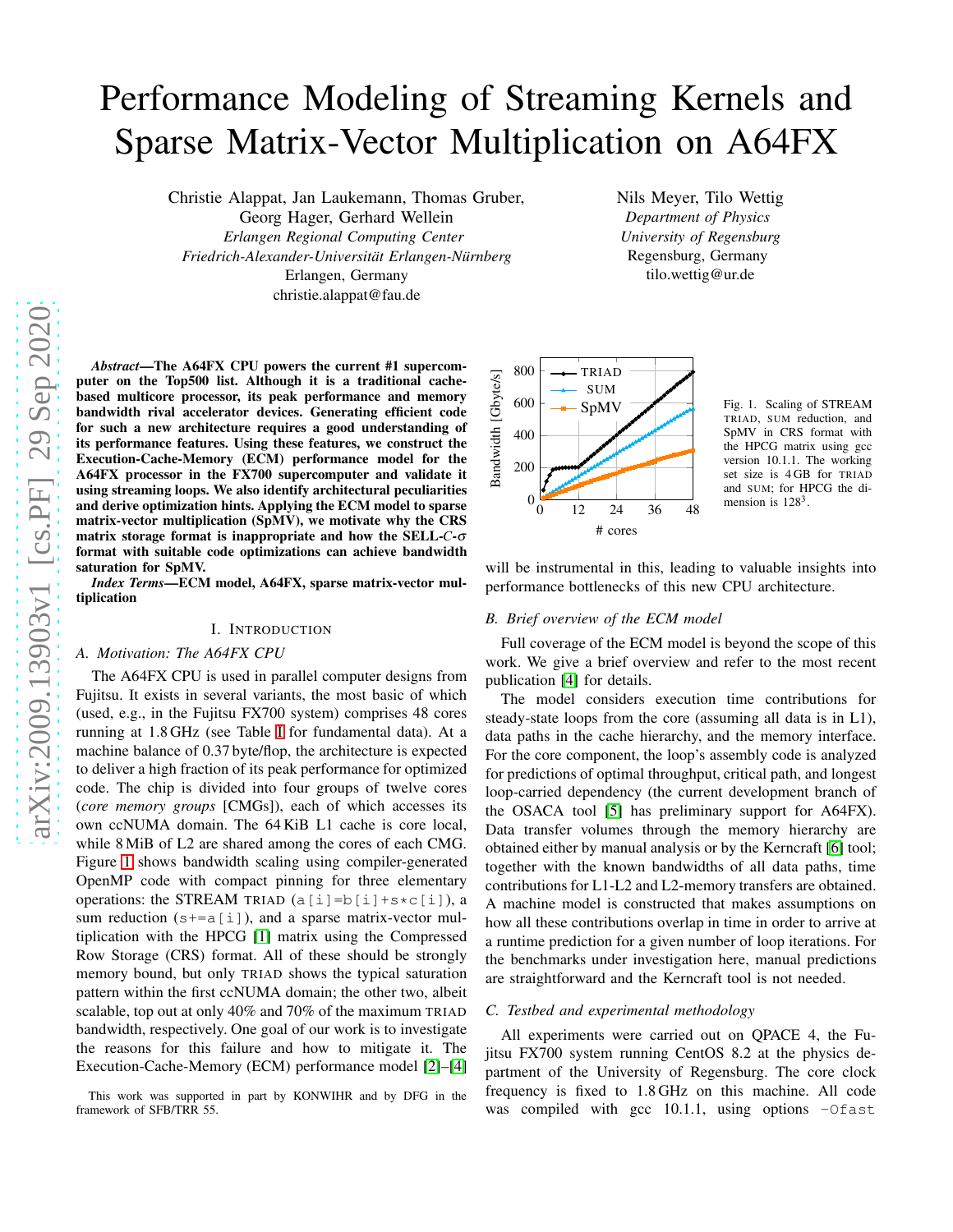<span id="page-1-0"></span>TABLE I KEY SPECIFICATIONS OF THE A64FX CPU IN THE FX700 SYSTEM.

| Microarchitecture                                                | A64FX                           |  |
|------------------------------------------------------------------|---------------------------------|--|
| Supported core frequency                                         | $1.8$ GHz                       |  |
| Cores/threads                                                    | 48/48                           |  |
| Instruction set                                                  | $Armv8.2-A+SVE$                 |  |
| Max. SVE vector length                                           | 512 bit                         |  |
| Cache line size                                                  | 256 bytes                       |  |
| L1 cache capacity                                                | $48\times 64$ KiB               |  |
| L1 bandwidth per core $(b_{\text{Reg}\leftrightarrow\text{L1}})$ | 128 B/cy LD $\oplus$ 64 B/cy ST |  |
| L <sub>2</sub> cache capacity                                    | $4 \times 8$ MiR                |  |
| L2 bandwidth per core $(b_{L1 \leftrightarrow L2})$              | 64 B/cy LD, 32 B/cy ST          |  |
| Memory configuration                                             | $4 \times$ HRM2                 |  |
| CMG theor, mem. bandwidth                                        | $230$ Gbyte/s = 128 byte/cy     |  |
| CMG TRIAD bandwidth                                              | $210$ Gbyte/s = 117 byte/cy     |  |
| CMG read-only bandwidth                                          | $225$ Gbyte/s = 125 byte/cy     |  |
| Page size                                                        | 64 KiB                          |  |
| L1 translation lookaside buffer                                  | 16 entries                      |  |
| L2 translation lookaside buffer                                  | 1024 entries                    |  |

-msve-vector-bits=512 -march=armv8.2-a+sve. Apart from the cases shown in Fig. [1,](#page-0-0) SVE vector intrinsics (ACLE [\[7\]](#page-5-5)) were employed to have better control over code generation. All benchmarks were run in double precision, leading to a vector length (VL) of eight elements. Performance event counting was done with  $linkwidth$ v5.0.1, whose current development branch contains support for A64FX. For benchmarking individual machine instructions we employed the ibench [\[9\]](#page-5-7) framework and cross-checked our results with the A64FX Microarchitecture Manual [\[10\]](#page-5-8). We do not show any run-to-run statistics as the fluctuations in measurements were below 3%. Information about how to reproduce the results in this paper can be found in the artifact description [\[11\]](#page-5-9).

This paper is organized as follows: Section [II](#page-1-1) provides an analysis of the in-core architecture, including parts of the SVE instruction set, and the memory hierarchy of the A64FX. In Sect. [III](#page-2-0) we use microbenchmarks to construct and validate the ECM performance model for serial and parallel steady-state SVE loops. The insights gained are then used in Sect. [IV](#page-3-0) to revisit the SpMV kernel and motivate why an appropriate matrix storage as well as sufficient unrolling are required to achieve bandwidth saturation. Finally, Sect. [V](#page-4-0) gives a summary and an outlook to future work.

#### II. ARCHITECTURAL ANALYSIS

# <span id="page-1-1"></span>*A. In-core*

For creating an accurate in-core model of the A64FX microarchitecture, we analyze different *instruction forms* [\[12\]](#page-5-10), i.e., assembly instructions in combination with their operand types, based on the methodology introduced in [\[13\]](#page-5-11). Table [II](#page-1-2) shows a list of instruction forms relevant for this work. Standard SVE load (ld1d) instructions have a reciprocal throughput of  $0.5cy$ , while stores (st1d) have 1 cy. The throughput of gather instructions depends on the distribution of addresses: "Simple" access patterns are stride 0 (no stride), 1 (consecutive load), and 2, while larger strides and irregular patterns are considered "complex." The former have lower

<span id="page-1-2"></span>TABLE II IN-CORE INSTRUCTION THROUGHPUT AND LATENCY (IF APPLICABLE) FOR SELECTED INSTRUCTION FORMS.

| <b>Instruction</b>            | Reciprocal<br>Throughput [cy] | Latency [cy] |
|-------------------------------|-------------------------------|--------------|
| 1d1d (standard)               | 0.5                           | 11           |
| 1d1d (gather, simple stride)  | 2.0                           | >11          |
| 1d1d (gather, complex stride) | 4.0                           | >11          |
| simple gather $+$ std. load   | 3.5                           |              |
| complex gather + std. load    | 5.5                           |              |
| st1d (standard)               | 1.0                           |              |
| fadd                          | 0.5                           | 9            |
| fmad                          | 0.5                           | 9            |
| fmla                          | 0.5                           | 9            |
| fmul                          | 0.5                           | 9            |
| fadda (512bit)                | 18.5                          | 72           |
| $f$ addy $(512bit)$           | 11.5                          | 49           |
| $while\{le lo ls lt\}$        | 1.0                           |              |

reciprocal throughput and latency than the latter. However, when occurring in combination with a standard LD, we can observe an increase of reciprocal throughput by 1.5 cy instead of the expected 0.5 cy. This is caused by the dependency of the gather instruction on the preceding index load operation, which the out-of-order (OoO) execution cannot hide completely.

Note also the rather long latencies for arithmetic operations such as MUL, ADD, and FMA compared to other state-ofthe-art architectures (e.g., on Intel Skylake or AMD Zen2 these are between 3 cy and 5 cy). Each core's front end has an instruction buffer with  $6 \times 8$  entries, which can feed six instructions per cycle to the decoder. The decoder feeds up to four  $\mu$ -ops per cycle to two pairs of reservation stations, which have ten (address generation and load units) or 20 (execution pipelines and store units) entries. These attributes emphasize the importance of a compiler that is capable of exploiting the theoretical in-core performance by intelligent code generation. The small reservation stations in combination with high instruction latencies can result in inefficient OoO execution. While these constraints cannot be overcome completely, appropriate loop unrolling, consecutive addressing, and interleaving of different instruction types have shown to be beneficial in our benchmarks; see Sections [III](#page-2-0) and [IV](#page-3-0) for details.

The SVE instruction set introduced a "while $\{cond\}$ " instruction to set predicate registers in order to eliminate remainder loops (see Sect. [IV](#page-3-0) for details). A port conflict analysis revealed that this instruction does not collide with floating-point instructions or data transfers, so it does not impact the kernel runtime compared to non-SVE execution.

# *B. Memory hierarchy*

While parallel load/store from and to L1D is possible for general-purpose and NEON registers, different types of SVE data transfer instructions in L1D cannot be executed in one cycle: Using SVE, one A64FX core can *either* load up to  $2 \times 64$  byte/cy *or* store 64 byte/cy from/to L1. The L2 cache can deliver 64 byte/cy to one L1D but tops out at 512 byte/cy per CMG. The L1D-L2 write bandwidth is half the load band-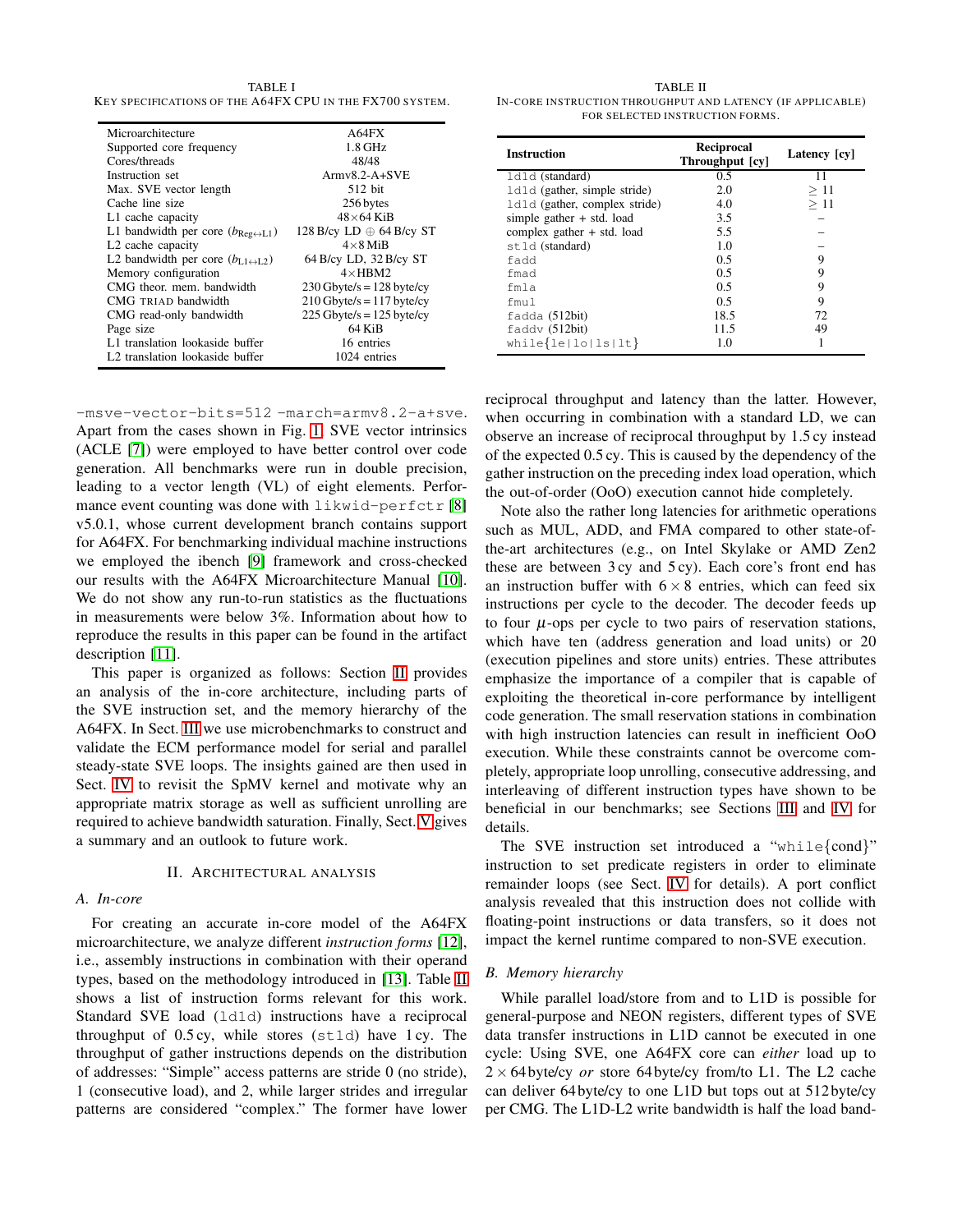

<span id="page-2-1"></span>Fig. 2. Runtime of SVE loop kernels vs. problem size, comparing no unrolling (black) and eight-way unrolling (blue). Arrays were aligned to 1024-byte boundaries. (a) STREAM TRIAD; the extra green line denotes no special alignment (plain malloc()), while the orange data set denotes TLB misses per OS page, (b) 2d 5-point stencil, (c) sum reduction. For 2D5PT the outer and inner dimension was set at a ratio of 1:2.

width, i.e., 32 byte/cy per core, and is capped at 256 byte/cy per CMG. Finally, the maximum bandwidth between memory and L2 cache is 128 byte/cy per CMG for loading and 64 byte/cy per CMG for storing data, resulting in a theoretical total peak load bandwidth of 922Gbyte/s (230Gbyte/s per CMG) and peak store bandwidth of 461Gbyte/s (115Gbyte/s per CMG). In practice, about 91% of the peak load bandwidth can be attained using the STREAM TRIAD benchmark and 98% using a read-only benchmark (see Table [I\)](#page-1-0). These measured bandwidths will be used as baselines for the memory transfer bandwidth in the ECM model.

#### III. CONSTRUCTION OF THE ECM MODEL

#### <span id="page-2-3"></span><span id="page-2-0"></span>*A. Overlap hypothesis*

In order to find out which of the time contributions for data transfers through the cache hierarchy overlap, measurements for a test kernel are compared with predictions based on different hypotheses; see [\[4\]](#page-5-2) for an in-depth description of the process. If a hypothesis works for the test kernel, it is tested against a collection of other kernels with different characteristics.

Here we use the STREAM triad kernel  $(a[i]=b[i]+s*c[i])$  to narrow down the possible overlap scenarios. This kernel has two LD, one ST, and one FMA instruction per SVE-vectorized iteration. Figure [2a](#page-2-1) shows performance in cycles per VL (i.e., eight iterations) for different code variants: "u=1" denotes no unrolling (apart from SVE), and "u=8" is eight-way unrolled on top of SVE. Some level of manual unrolling (typically eight-way) is always required for best in-core performance. This is even more important in kernels where dependencies cannot be resolved easily by the out-of-order logic. In Fig. [2b](#page-2-1) we show data for a 2d five-point stencil, where SVE alone (without further unrolling) is up to  $2 \times$  slower than the eight-way unrolled code, despite the lack of loop-carried dependencies. Figure [2c](#page-2-1) shows data for a sum reduction, which requires eight-way modulo variable expansion (MVE) on top of SVE to achieve optimal performance due to the large latency of the floating-point ADD instruction.

Optimal performance beyond the L1 cache is only achieved when aligning all arrays to 32-byte boundaries; within L1, 512-byte alignment is needed. In our experiments we used 1024-byte aligned arrays throughout. The standard malloc() function only guarantees 16-byte alignment and leads to performance loss ("u=8+malloc").

At a working set size of 64 MiB, performance drops significantly for all three kernels. We can correlate this with a sudden rise in L2 TLB misses (see Fig. [2a](#page-2-1)). Beyond this threshold, exactly one TLB miss per 64 KiB page occurs. This leads to the conclusion that L2 TLB misses are rather expensive on this machine. A larger OS page size or other configuration changes might help improve the situation but are left to future work. The effect will be ignored in the following.

In order to arrive at an overlap hypothesis, we ignore the FMA because it is fully overlapping when perfect OoO processing is assumed. Figure [3](#page-3-1) compares three scenarios ((a), (b), and (c)) with measured cycles per VL (d). Note that there is a large number of possible overlap hypotheses, and we can only show a few here. The one leading to the best match to the STREAM TRIAD data is the following:

- L1D is partially overlapping: Cycles in which STs are retired in the core can overlap with L1-L2 (or L2-L1) transfers, but cycles with LDs retiring cannot.
- L2 is partially overlapping: Cycles in which the memory interface writes data out to memory can overlap with transfers between L2 and L1, while memory read cycles cannot.

As usual, the time required for compute instructions or, more generally, non-data-transfer time in the core, fully overlaps with all data transfers. Note that we include write-allocate transfers (due to store misses) in the analysis.

#### <span id="page-2-2"></span>*B. Validation of the single-core model for streaming kernels*

With the in-core and data transfer models in place we can now test the ECM model against a variety of loop kernels. Table [III](#page-3-2) shows a comparison of predictions and measurements. For each kernel, three numbers represent the cycles per VL with the data set in L1, L2, and memory, respectively. In case of the 2d five-point stencil, three cases are shown: layer condition (LC) satisfied at L1, broken at L1, and broken at L2 (see [\[3\]](#page-5-12) for a comprehensive coverage of layer conditions in the context of the ECM model).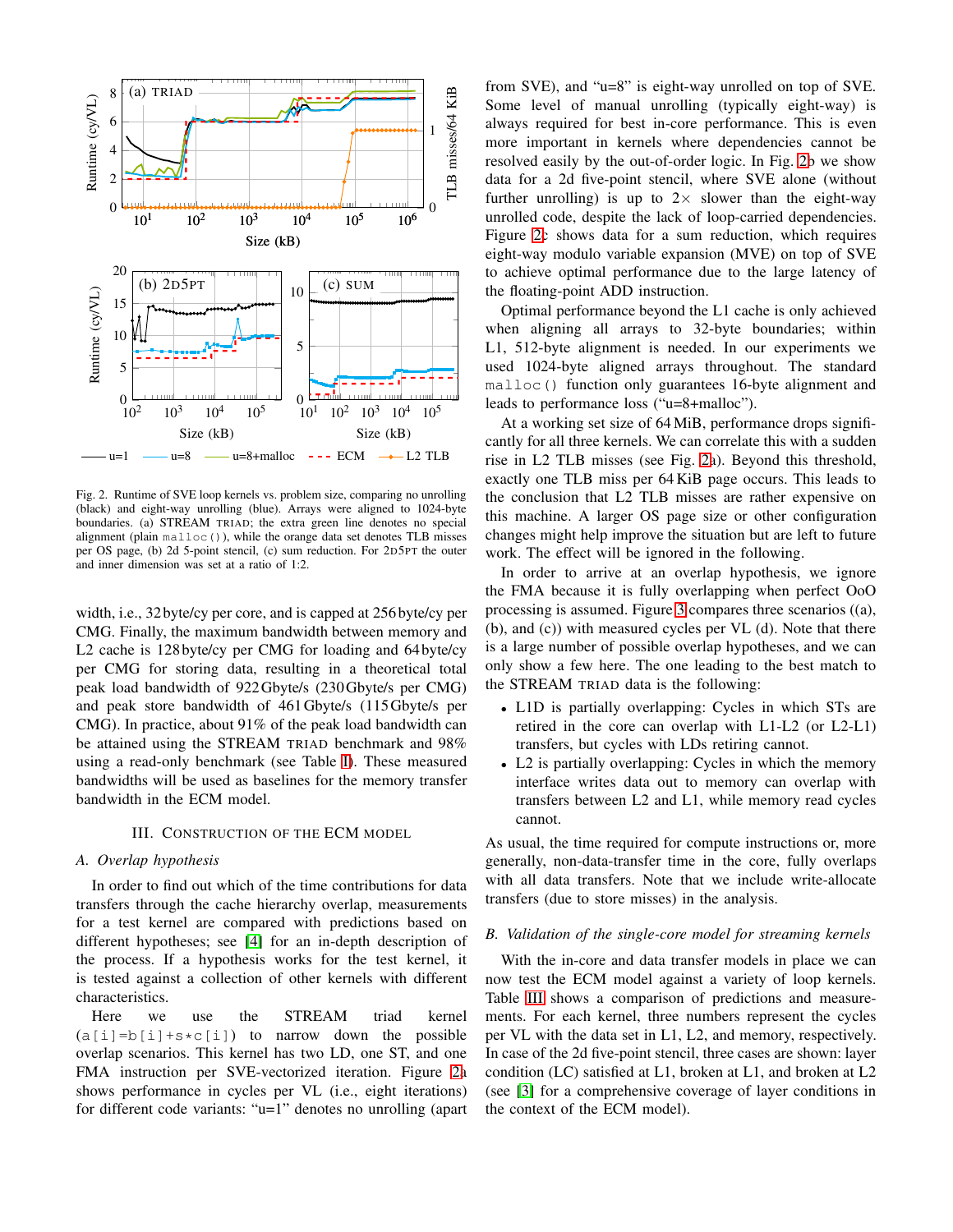

<span id="page-3-1"></span>Fig. 3. Comparing different overlap scenarios (a), (b), and (c) for data transfers in the memory hierarchy with measured cycles per VL (d) on the STREAM TRIAD kernel.

<span id="page-3-2"></span>TABLE III ECM MODEL PREDICTION AND MEASUREMENTS IN [CY/VL] FOR DIFFERENT STREAMING AND STENCIL KERNELS. RED COLOR INDICATES A DEVIATION FROM THE MODEL OF AT LEAST 15%. THE SELECTED UNROLLING FACTOR FOR EACH MEASUREMENT IS SHOWN AS A SUBSCRIPT.

| Kernel                            | <b>Predictions</b>         | <b>Measurements</b>                              |
|-----------------------------------|----------------------------|--------------------------------------------------|
| $COPY (a[i]=b[i])$                | ${1.5 \mid 4.5 \mid 5.6}$  | $(1.6_{15}$ 4.4 <sub>13</sub> 5.1 <sub>9</sub> ) |
| DAXPY $(y[i] = a[i] * x + y[i])$  | ${2.0$ ] 5.0] 6.1}         | $(2.1_8 \ 14.7_{16} \ 15.5_6)$                   |
| DOT $(sum+=a[i]*b[i])$            | ${1.0$ ] 3.0] 4.1}         | $(1.78$ 13.2 <sub>5</sub> 14.0 <sub>5</sub> )    |
| INIT $(a[i]=s)$                   | ${1.0$ ] 3.0] 3.5}         | $(1.0_{13}$ 3.9 <sub>4</sub> 14.3 <sub>4</sub> ) |
| LOAD (load(a[i]))                 | ${0.5 \mid 1.5 \mid 2.0}$  | $(0.7_{10}$ ] $1.9_{15}$ ] $2.6_{4})$            |
| TRIAD $(a[i]=b[i]+s*c[i])$        | ${2.0$ 6.0 7.7}            | $(2.18 \ 3.812 \ 6.711)$                         |
| SUM $(sum+=a[i])$                 | ${0.5 \mid 1.5 \mid 2.0}$  | $(1.111]$ 2.0 <sub>15</sub> 2.5 <sub>13</sub> )  |
| SCHÖNAUER $(a[i]=b[i]+c[i]+d[i])$ | ${2.5}$ 7.5   9.7 }        | $(2.7, 7.2_{10} 8.4_{10})$                       |
| 2D5PT - LC satisfied              | ${3.5 \mid 6.5 \mid 7.6}$  | $(5.8_{10}$ ] $7.0_{10}$ ] $8.0_{10}$ )          |
| 2D5PT - LC violated in L1         | ${3.5 \mid 8.5 \mid 9.6}$  | $(5.8_{10}$ 8.67   9.4 <sub>8</sub> )            |
| 2D5PT - LC violated               | ${3.5 \mid 8.5 \mid 10.7}$ | $(5.8_{10}$ 8.6 <sub>7</sub> 10.0 <sub>7</sub> ) |

The results have been obtained by running each kernel with unrolling factors from 1 to 16 and taking the best result. Entries in red color have a deviation from the model of 15% or more. The strongest deviations occur in L1: Even with eightway MVE, the sum reduction cannot achieve the architectural limit of 0.5 cy/VL. A similar deviation can be observed for the stencil kernels. We attribute this failure to insufficient OoO resources: A modified stencil code without intra-iteration register dependencies achieves a performance within 10% of the prediction.

Deviations from the model with L2 and memory working sets occur mainly with kernels that have a single data stream. Indeed, the memory hierarchy seems to work more effectively with multi-stream kernels, and a slight overlap for memory reads can be observed for all of them. This could be corrected by a refinement of the model if superior accuracy is required.

#### *C. Multicore saturation*

The "naive" scaling hypothesis of the ECM model assumes perfect performance scaling of a loop across the cores of a contention domain (characterized by a shared resource such as



<span id="page-3-3"></span>Fig. 4. Multicore scaling within one ccNUMA domain for (a) TRIAD, (b) SUM, and (c) 2D5PT kernels, comparing ECM model with measurement. Data without unrolling are shown for reference. Note that the read-only memory bandwidth was used as a limit for SUM. The working set size for TRIAD and SUM was set to  $4GB$ . For 2D5PT, the problem size was chosen as  $10000<sup>2</sup>$  so that the layer condition is broken at L1 but fulfilled at L2.

L3 or memory bandwidth) until a bandwidth bottleneck is hit. Figure [4](#page-3-3) shows a comparison of model and measurement for the TRIAD, SUM, and 2D5PT kernels. For SUM it is evident that insufficient MVE (as shown in the " $u=1$ " data) is the root cause for non-saturation of the memory bandwidth due to the long ADD latency. For the stencil kernel, saturation is possible even without unrolling, but more cores are needed. The ECM model describes the scaling features qualitatively; the largest deviation occurs around the saturation point. This is a known effect that can be corrected for by introducing a latency term [\[14\]](#page-5-13), which is left for future work.

# <span id="page-3-0"></span>IV. CASE STUDY: SPARSE MATRIX-VECTOR MULTIPLICATION

The analysis of the SUM reduction benchmark revealed that the long ADD latency prevents bandwidth saturation if proper unrolling with MVE is not employed. The CRS SpMV is similar as it requires horizontal reduction along each row of the matrix (the inner loop). However, this loop is short since the average number of non-zeros per row,  $N_{\text{nz}r}$ , is typically in the range of 10–1000 for practical applications. For the HPCG matrix we have  $N_{\text{nzr}} \approx 27$ , so four 512-bit wide fmad/fmla instructions (eight iterations each) are required, which takes  $4 \times 9$  cy. The required horizontal reduction (faddv) of the final vector result adds another 11.5 cy, which leads to a minimum of 47.5 cy of in-core execution time per row (2.05Gflop/s). The memory data traffic for CRS SpMV is  $[27 \times (12+8\alpha) +20]$  bytes per row, where  $\alpha$  characterizes the efficiency of right-hand side (RHS) access [\[15\]](#page-5-14). For the regular stencil-like HPCG matrix,  $\alpha$  can be assumed to be close to the optimistic lower limit of  $\alpha = 1/N_{\text{nz}r}$ , resulting in a data traffic of 352 bytes per row (measured 363 bytes using likwid-perfctr). This leads to a single-core bandwidth of 352 bytes/row  $\times f$ /47.5 cy/row = 13.3 Gbyte/s, where *f* is the clock frequency. Since  $12 \times 13.3$  Gbyte/s = 160 Gbyte/s, it is impossible for this code to hit the bandwidth limit of 210 Gbyte/s per CMG.

In practice, the loop overheads caused by the extremely short loops and the poor OoO execution (see Sect. [III-B\)](#page-2-2)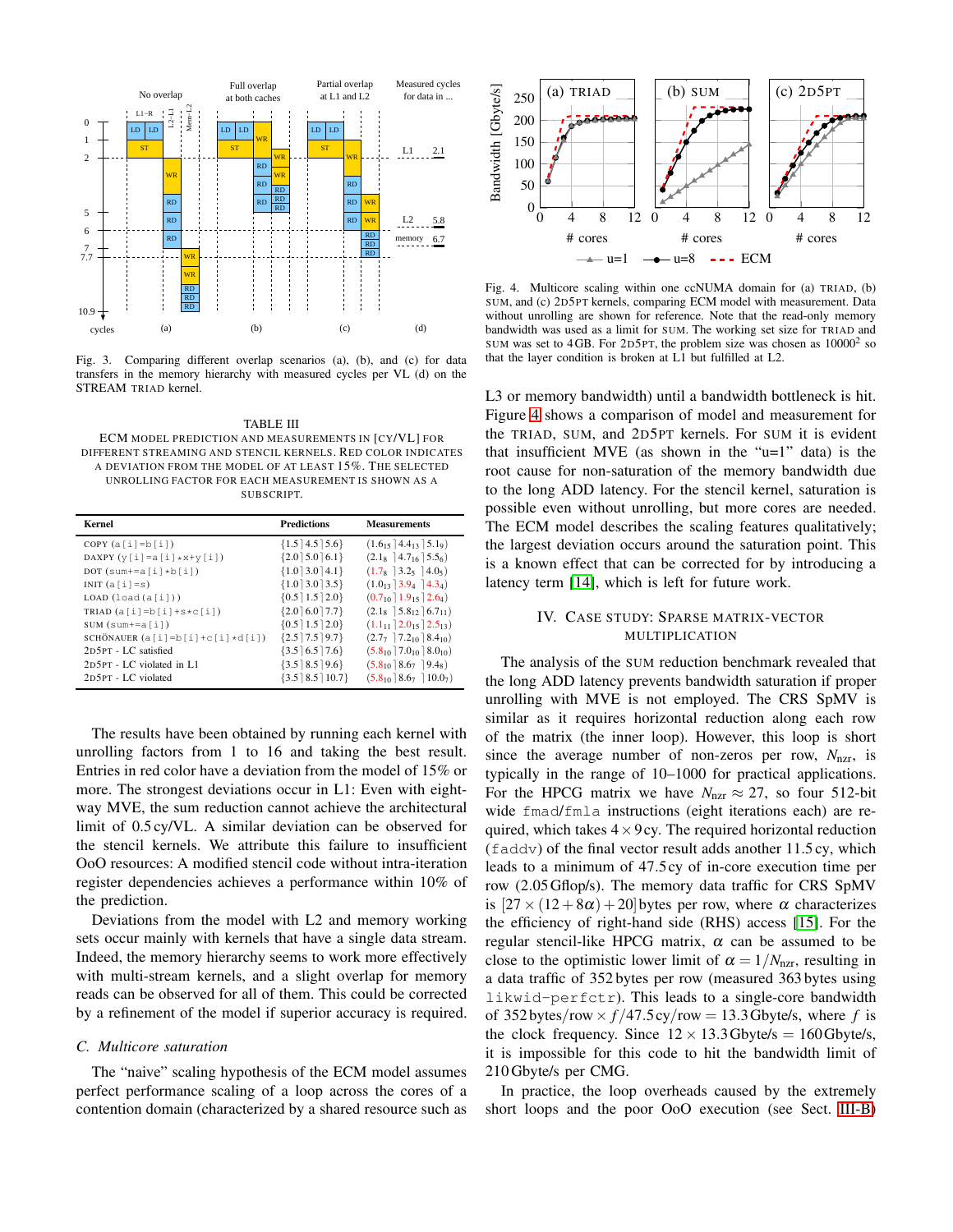further decrease the single-core performance. Contrary to the SUM benchmark, unrolling does not fix the problem due to the extra work at the end of the short loop and loss of efficiency when  $N_{\text{nzr}}$  is not a multiple of the vector length. Hence, we choose the SELL- $C$ - $\sigma$  sparse matrix format [\[15\]](#page-5-14), which is a portable, SIMD-friendly data format for CPUs, GPUs, and vector machines.

SELL-*C*-<sup>σ</sup> stores chunks of *C* consecutive rows (zeropadded to the longest row) in column-major format. The parameter *C* is tunable; for efficiency, it should be a multiple of VL as well as large enough to allow for sufficient unrolling. A further benefit of the format is the lack of an expensive horizontal add operation (faddv). The only drawback is that the zero padding can reduce the efficiency if rows have very different lengths. To mitigate this effect, rows are first sorted by descending length within a sorting window  $(\sigma)$  to reduce the padding. With proper selection of  $C$  and  $\sigma$ , the padding can be made negligible in most cases. For the matrices considered in this work it was never larger than 5%.

On A64FX,  $C = 32$  enables four-way unrolling on top of SVE, which should reduce the ADD latency by a factor of four (i.e., to 2.25 cy). According to the ECM model, the data transfer through the memory hierarchy should then become the bottleneck. Much of the time here is lost in the LD to the index array and the subsequent gather instruction from the L1 cache to the registers (5.5 cy according to Table [II\)](#page-1-2). Loading the matrix values costs an extra 0.5 cy, so we require at least  $(5.5 + 0.5) \times 27/8$  cy = 20.3 cy (at VL = 8) per row of the HPCG matrix for the L1 to register transfers. From L2 and memory, as shown above, at least 352 bytes are required per row, which translates to  $352/64 cy = 5.5 cy$  and  $352/117$  cy = 3 cy respectively (see Table [I](#page-1-0) for bandwidths). Since the transfers are primarily reads, the contributions have to be summed up as shown in the overlap hypothesis in Sect. [III-A.](#page-2-3) This results in a total of almost 28.8 cy per row, i.e., 3.4Gflop/s (equivalent memory bandwidth 22Gbyte/s). The measured performance is 3.3Gflop/s on a single core. Hence, the code can saturate on a CMG as shown in Fig. [5](#page-4-1) (left), topping out at 31Gflop/s (i.e., 202Gbyte/s). In contrast to other contemporary CPUs, saturation requires almost all cores of a CMG; any loss of efficiency on the sequential code due to extra traffic or latency will directly impact the total performance. The scaling across ccNUMA domains (using parallel first touch) is nearly perfect, leading to a final performance of 110.8Gflop/s. Based on our previous Roofline analysis of the HPCG algorithm [\[16\]](#page-5-15), we expect a full HPCG benchmark performance of close to 100 Gflop/s on A64FX.

In Fig. [5](#page-4-1) (right) we show the full-node (48 cores) performance of SELL- $C$ - $\sigma$  in comparison to CRS on a collection of matrices from the SuiteSparse Matrix Collection [\[17\]](#page-5-16). All matrices saturated the main memory bandwidth with SELL-*C*-σ, and we see an improvement of  $1.5 \times$  compared to CRS on average. The SpMV performance attained with SELL-*C*-<sup>σ</sup> is on par with NVIDIA V100 GPU [\[18\]](#page-5-17) and NEC SX-Aurora Tsubasa vector accelerators [\[19\]](#page-5-18).



<span id="page-4-1"></span>Fig. 5. (Left) Scaling performance and ECM prediction on one CMG for SpMV in SELL-*C*-<sup>σ</sup> and CRS format with the HPCG matrix. (Right) Fullnode SpMV performance of different matrices in Gflop/s in both formats. *C* was chosen as 32 and  $\sigma$  was tuned between 1 and 1024. Reverse Cuthill-McKee reordering [\[20\]](#page-5-19) was done if it improved the performance.

#### V. CONCLUSION

#### <span id="page-4-0"></span>*A. Summary and outlook*

Via an analysis of in-core features and data transfers, we have established an ECM machine model for the A64FX CPU in the Fujitsu FX700 system and applied it to simple streaming kernels and sparse matrix-vector multiplication using the HPCG matrix. For in-memory data sets, the single-core ECM model was shown to be accurate within a maximum error of 20%. The memory hierarchy turned out to be partially overlapping, allowing for a substantial single-core memory bandwidth with optimized code. Long floating-point instruction latencies and limited out-of-order execution capabilities were identified as the main culprits of poor performance and lack of bandwidth saturation. With the current gcc compiler, vector intrinsics and manual unrolling are often required to achieve high performance. For SpMV, the SELL-*C*-<sup>σ</sup> matrix storage was shown to achieve superior performance and memorybandwidth saturation, though requiring almost all cores on the ccNUMA domain. This means that SpMV performance will be very sensitive to load imbalance and inefficiencies in data accesses.

In future work we will conduct a more comprehensive analysis of SpMV and a comparison with other high-end devices like the Nvidia A100 GPU and the NEC SX-Aurora Tsubasa. We will also investigate advanced A64FX features such as the sector cache and cache line zero instructions. In addition, we will refine the ECM model with a more accurate saturation model using an additional latency term. We will also apply the refined model to the HPCG benchmark and to lattice QCD applications [\[21\]](#page-5-20).

#### *B. Related work*

Since the A64FX CPU has only been available for a short time, the amount of performance-centric research is limited. DONGARRA [\[22\]](#page-5-21) reports on basic architectural features, HPC benchmarks (HPL, HPCG, HPL-AI), and the software environment of the Fugaku system. JACKSON et al. [\[23\]](#page-5-22) investigate some full applications and proxy apps in comparison to Intel and other Arm-based systems but do not use performance models for analysis.